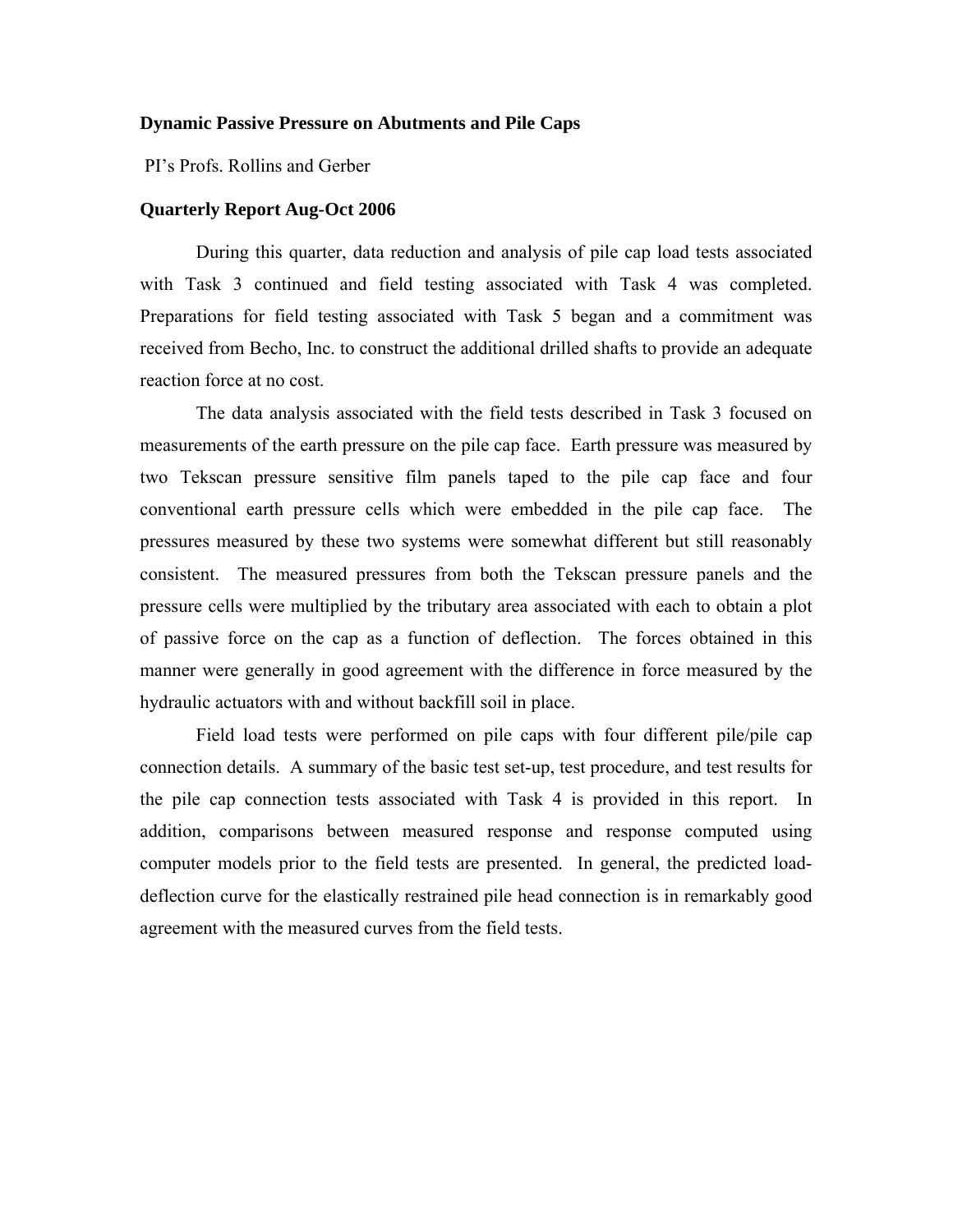## **Pile Cap Details**

All four of the pile caps were 6.5 ft long, 3 ft wide and 3 ft high. Two steel pipe piles driven to a depth of 40 feet and spaced at 3.5 feet on centers were attached to each pile cap using four different connection details. Each pile had an inside diameter of 12 inches with a 3/8 inch wall thickness. Reinforcement in each pile cap consisted of #7 bars spaced at 6 inches in the longitudinal and transverse directions both top and bottom with a minimum of 2 inches of clear cover on the top and 3 inches on the bottom. Holes were cut in the pile so that the longitudinal bars from the bottom reinforcement grid could extend through the piles.

Figure 1 provides a cross section of Test Cap 1 in which the piles were embedded 6 inches into the pile cap. The reinforcement cage in each pile consisted of 4-#6 bars 6.75 ft long confined by 9 inch diameter #4 spirals at a 6 inch pitch. The reinforcing bars extended to the top reinforcement grid in the cap. Test Cap 2 was identical to Cap 1 except that the piles were embedded 12 inches into the cap rather than 6 inches. Test Cap 3 and Test Cap 4 were both constructed without any reinforcement cage to connect the piles to the pile cap. A cross-section for Test Cap 4 is shown in Figure 2 where the pile extended 24 inches into the pile cap. Test Cap 3 was very similar to Test Cap 4 except that the piles only had a 12 inch embedment length. In addition, a steel cap was placed over the top of the piles in Test Cap 4 and they were not filled with concrete as was the case with the other three tests.

| <b>Pile</b>                 | <b>Embedment</b> | <b>Connection Steel</b>                    | <b>Cap Steel</b>    |
|-----------------------------|------------------|--------------------------------------------|---------------------|
| Cap                         |                  |                                            |                     |
|                             | 6 inches         | 4-#6 bars, 6.75 ft long, #4 Spiral @ 6"    | #7 bars $\omega$ 6" |
|                             |                  | pitch                                      | grids               |
| $\mathcal{D}_{\mathcal{L}}$ | 12 inches        | 4-#6 bars, 6.25 ft long, #4 Spiral @ 6"    | #7 bars $(a)$ 6"    |
|                             |                  | pitch                                      | grids               |
| $\mathcal{R}$               | 12 inches        | No connection steel, steel plate over pile | #7 bars $\omega$ 6" |
|                             |                  | top and no concrete in piles, Oregon DOT   | grids               |
|                             |                  | detail                                     |                     |
|                             | 24 inches        | No connection steel but piles were filled  | #7 bars $\omega$ 6" |
|                             |                  | with concrete                              | grids               |

**Table 1 Summary of details for each pile cap test.**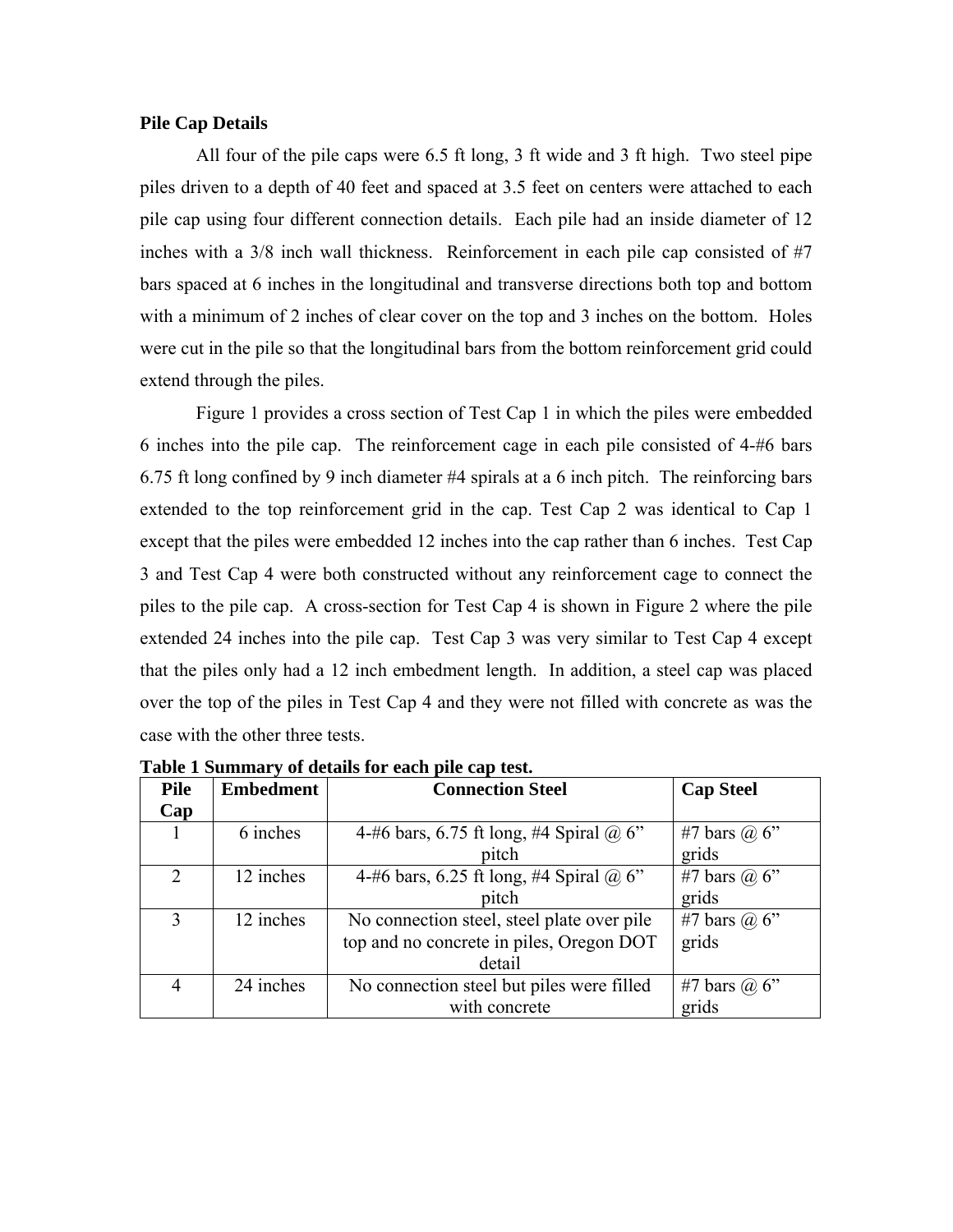

**Figure 1 Test Cap 1 details and instrumentation** 



**Figure 2 Test Cap 4 details and instrumentation**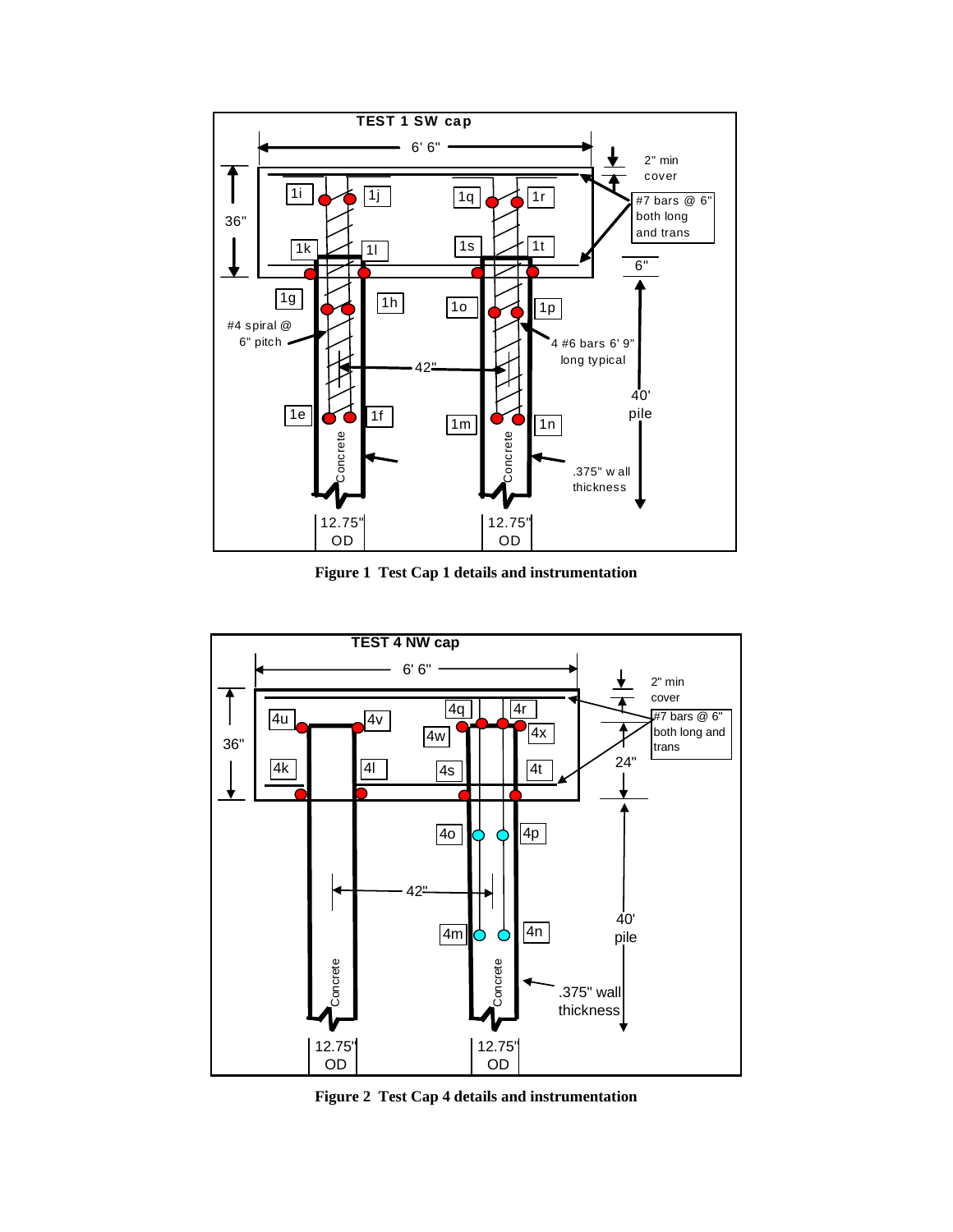## **Instrumentation and Setup**

Electrical resistance strain gauges were installed on the reinforcing bars as well as the piles. Figure 1 shows the typical locations of the strain gauges for Test Caps 1 and 2 while Figure 2 shows the strain gauge locations for Test Cap 4. Relatively few gauges were used for Test Cap 3 because there was no reinforcing steel connecting the pile to the pile cap. Six string potentiometers were also installed on the exterior of the each cap to be tested; two on the top face and four on the front face to provide deflection and rotation data. A load cell was attached to the hydraulic ram to measure load and this value was checked against the pressure in the pump. Data was collected from each of these instruments at a rate of 1 reading per second and the results have been collected, reduced and when possible summarized in charts. The reaction for Tests Caps 1 and 2 was provided by a large geopier cap that was about 8 feet from the pile caps, this setup for Test Cap 1 is shown in Figure 3. Test Caps 3 and 4 were directly in line with Test Caps 1 and 2 and were therefore able to utilize the same geopier along with spacers between Caps 1 and 2, for a reaction.



**Figure 3 Pile cap test setup and with reaction provided by Geopier cap.** 

## **Predictive Analysis**

Two computer modeling programs (LPILE and GROUP) were used to simulate pile response to lateral loading prior to the testing program. These programs allow the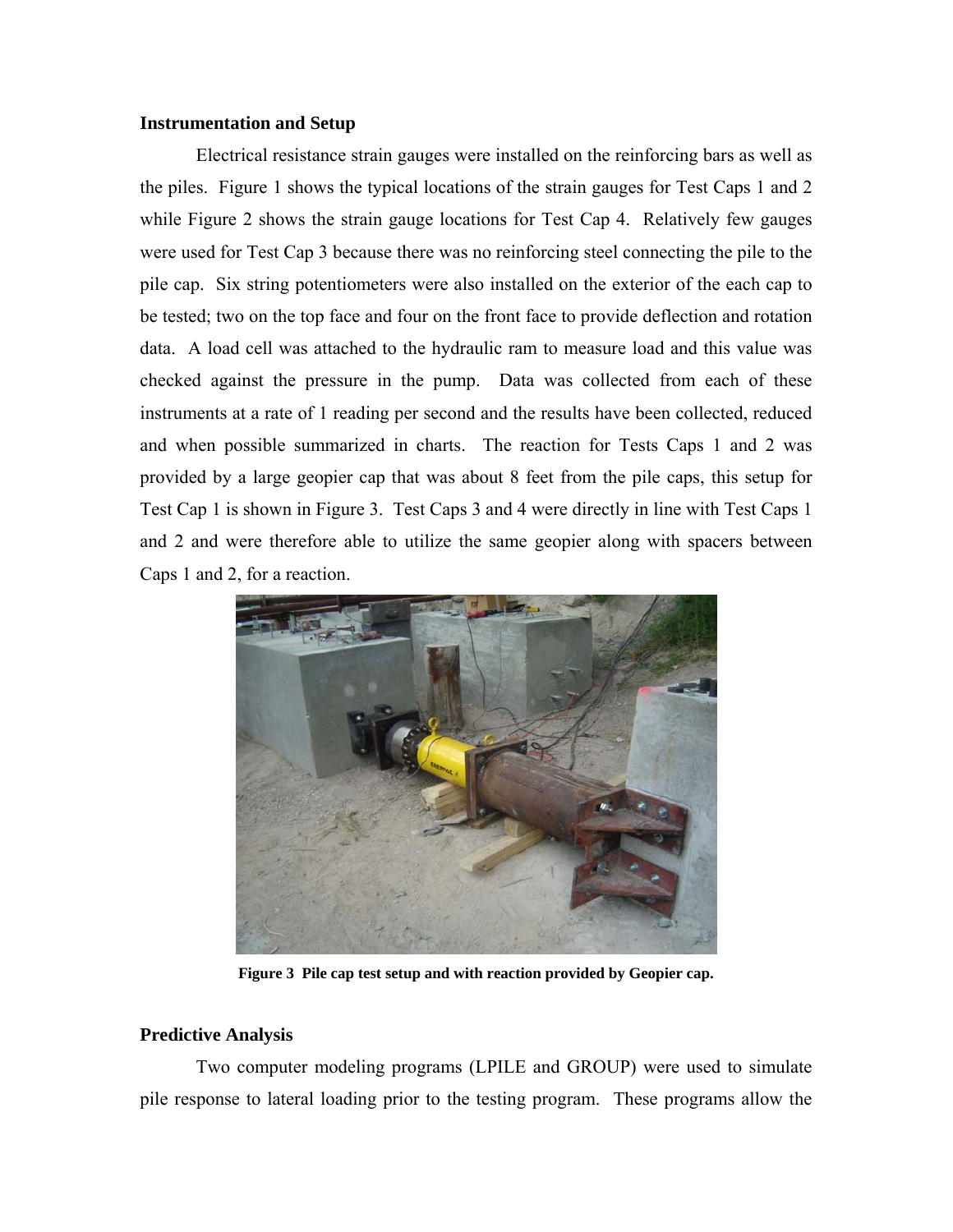user to input details such as pile properties, soil parameters and applied load and then provide output consisting of deflections, rotations, moments and shear as a function of load as well as depth. These two models provided valuable data for comparison. Calculations performed using GROUP prior to testing, as will be shown, provided results which proved to be very similar to the observed data collected from the instrumentation. Many of the figures provided subsequently compare the meausred response with the results computed by GROUP.

## **Test Procedure**

Load was applied in an incremental manner and five cycles of loading were applied at each load increment. Initially, a load control approach was employed but repeated load applications produced a significant amount increase in deflection and tended to obscure the virgin load-deflection curve. As a result, a deflection controlled approach was adopted for the remainder of the tests. Deflection increments were typically in  $\frac{1}{4}$  inch at low loads followed by  $\frac{1}{2}$  inch increments at higher loads. Each test lasted around 90 minutes because the pile caps and monitoring equipment were inspected between load increments.

### **Results for Test 1 and Test 2**

Test Caps 1 and 2 both had a steel reinforcement cage connection consisting of a #4 spiral with 4 #7 bars longitudinal bar extending to the top reinforcing mat on the pile cap, as described previously. Test Cap 2 had a 12 inch embedment of the piles into the cap while Test Cap 1 only had a 6 inch pile embedment. As expected, these two pile caps performed very similarly with load-deflection curves within 5% of one another. Test 2 was expected to perform slightly better due to the increased pile embedment, yet the test data showed that Test Cap 1 was actually slightly stronger. This could be a result of minor variations in the soil conditions at the site.

Figure 4 provides plots with logarithmic trend linse of the measured loaddeflection curves for both Test Caps 1 and 2 as well as the load-deflection curves predicted by GROUP. As shown in Figure 4, analyses were performed with GROUP using three different boundary conditions: fixed, pinned and elastically restrained. Many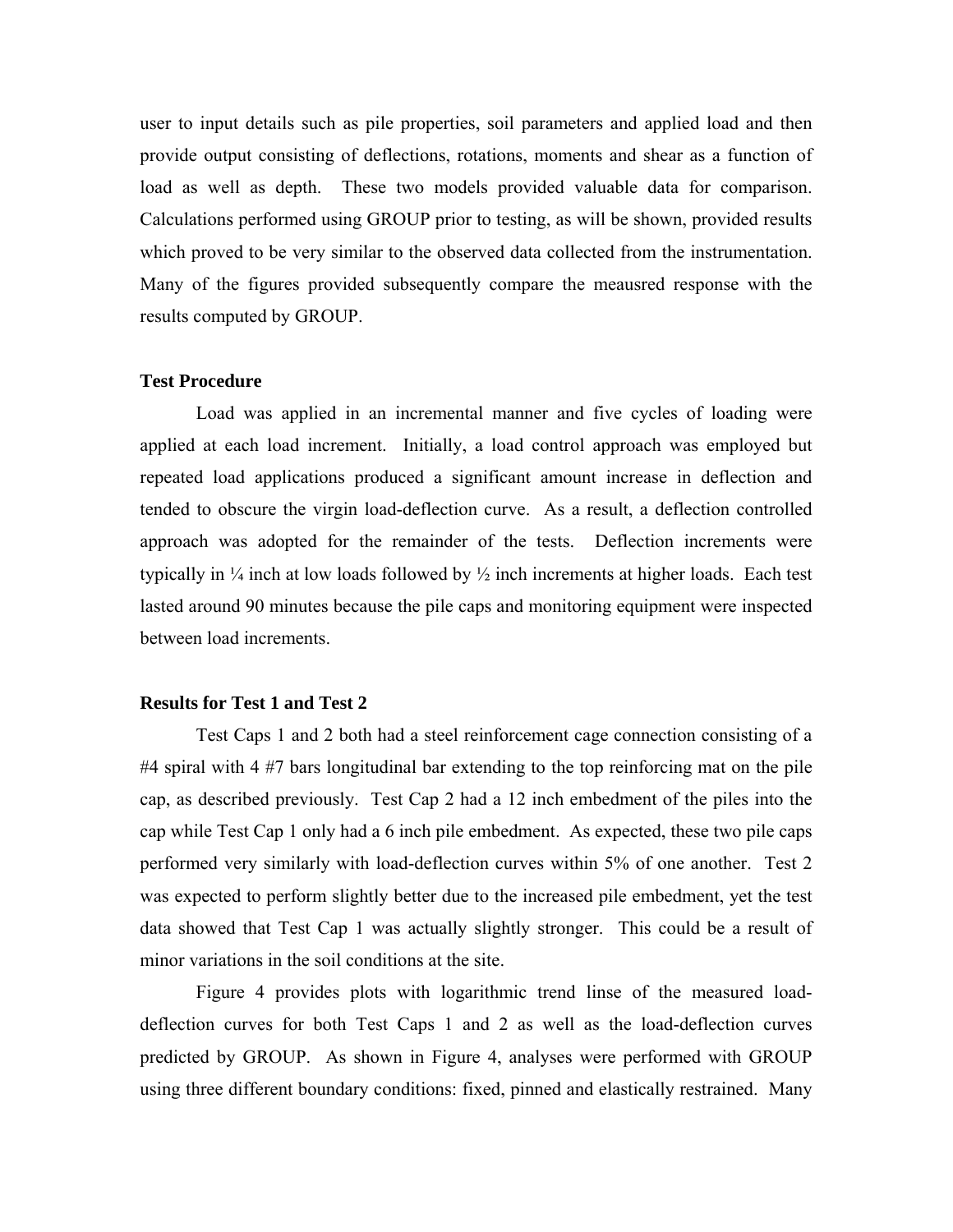pile cap analyses assume that the pile cap provides a completely fixed head connection yet this is seldom achievable in the field. A pinned head assumption leads to much greater deflection for a given load which would represent a very conservative design approach. The elastically restrained condition utilizes a rotational stiffness coefficient Kmθ which was estimated using equations developed by Mokwa and Duncan (2003). The elastically restrained condition is believed to be the best approximation to the true field conditions; however, as shown in Figure 4, in this case the results for the elastically restrained boundary condition were almost identical to those for the fixed head condition. The agreement between the measured load-deflection curves for the Test Caps 1 and 2 are both very similar to what was predicted using group for the elastically retrained case.



**Figure 4 Measured versus predicted load-deflection curves for Test Caps 1 and 2.** 

While the agreement between measured and computed load-deflection curves was somewhat better for Test Cap 1 than for Test Cap 2, the opposite was true with respect to the amount of rotation. Figure 5 shows logarithmic trend lines of the observed rotation in degrees on the abscissa relative to the applied lateral load in lbs on the ordinate. Because rotation was computed using both string pots on the top and front faces of the pile cap,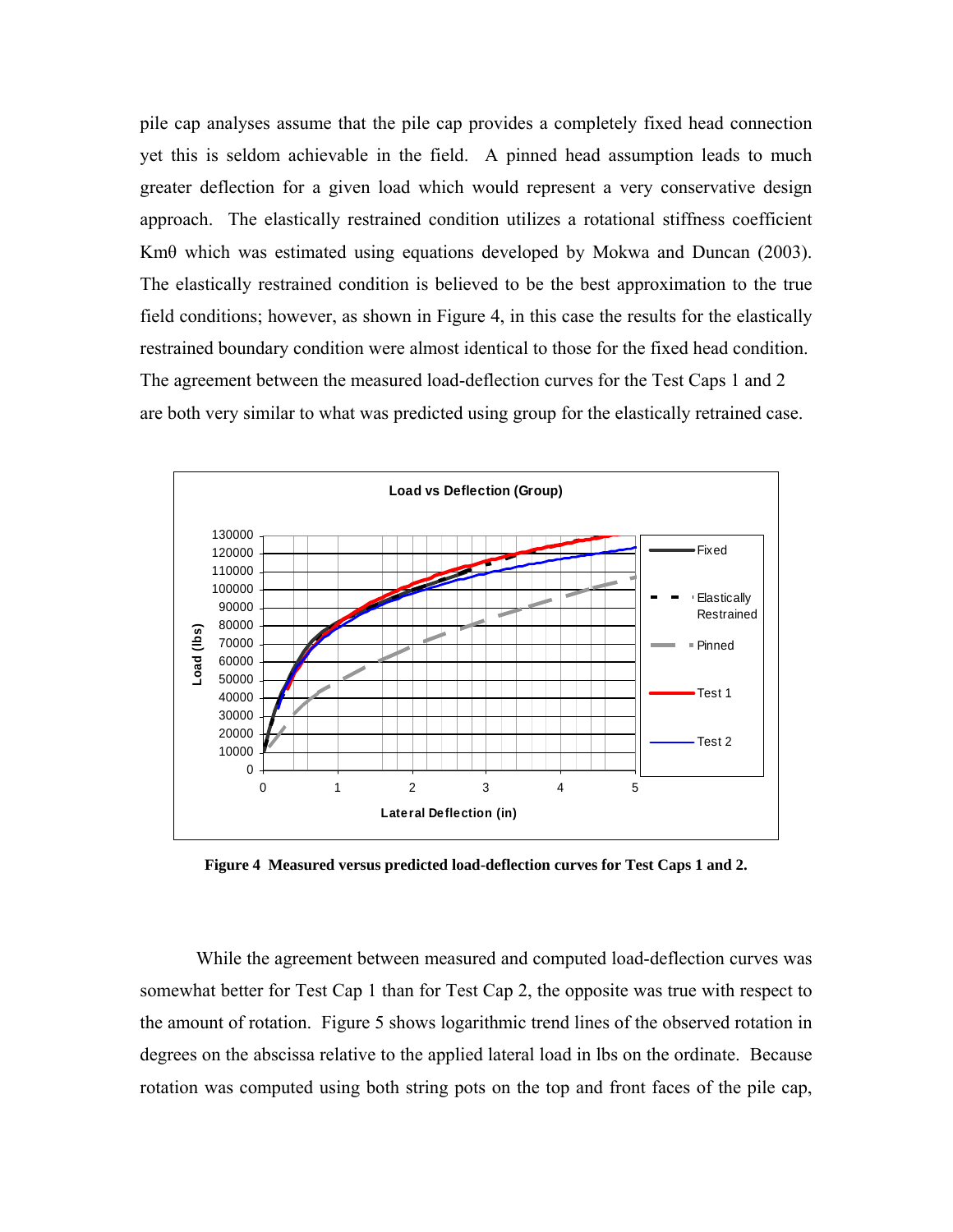Test Cap 2 has two separate yet similar measured load-rotation curves. It should be noted that one of the string pots on the top face of Test Cap 1 failed and therefore Test Cap 1 only has an observed rotation from the front face meausrements. Once again, the measured rotational response is very similar to the predicted by GROUP. As shown in Figure 5, relatively little rotation was observed until a lateral load of 80 kips was applied. At this point, both analysis and field observations indicate that the back pile began to experience a pull-out failure. This caused the cap to lift off of soil surface on the back side of the cap and magnified the rotation of the cap.



**Figure 5 Measured and predicted load-rotation curves for Test Caps 1 and 2.** 

The picture in Figure 6 shows Test Cap 1 failing by an excessive amount of uplift and rotation. The connection between the pile and pile cap appeared to be adequate as no significant slippage was observed. Test Cap 2 failed in a very similar manner to that described for Test Cap 1.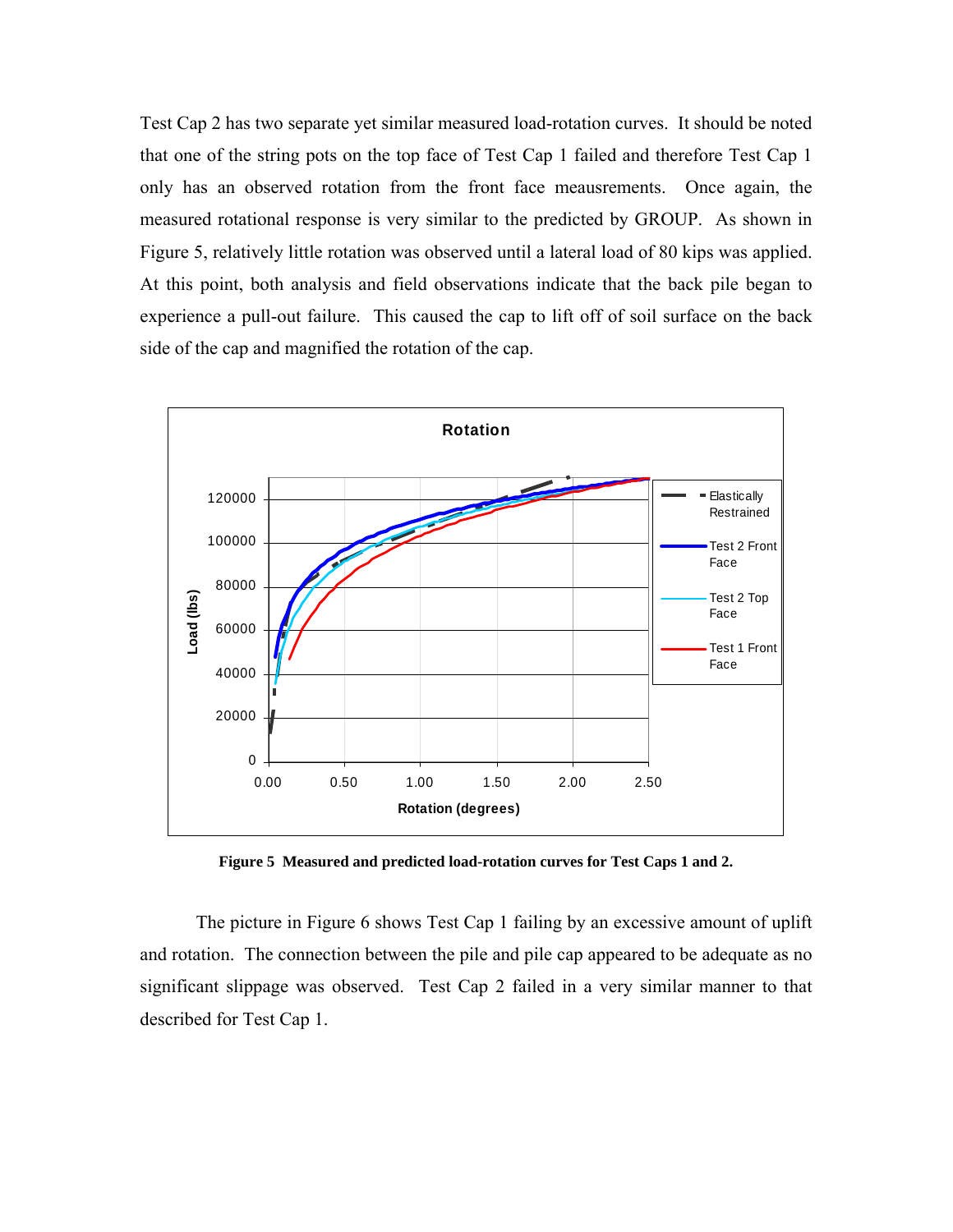

**Figure 6 Uplift and rotation of Test Cap 1 at failure.** 

# **Results for Test 3 and Test 4**

The first two pile caps tested were typical of pile cap connections employed by Utah DOT in the field. From a cost standpoint, it would be desirable to eliminate the connection reinforcement from the design and construction of future pile caps. This approach has been used by Oregon DOT in their designs. Test 3 and Test 4 were both constructed without a reinforcing cage connecting the piles and pile cap to determine if the connection capacity could be developed along the length of the embedded pile. Test Cap 3 has a 12 inch pile embedment with a hollow steel pile, while Test Cap 4 is embedded 24 inches into the pile cap as shown in Figure 2 with a concrete filled pile. Test Cap 4 performed very similar to Test Caps 1 and 2 and failure occurred in the same way. Test 3 however failed in the connection. Initial cracking shown in Figure 7 began to develop at a lateral load of 80 kips, and as each additional loading cycle was applied, a significant amount of additional cracking developed as shown in Figure 8. With the lateral force being applied in direct line of the connection (one foot above grade), the pile cap experienced a large amount of tensile and shear forces.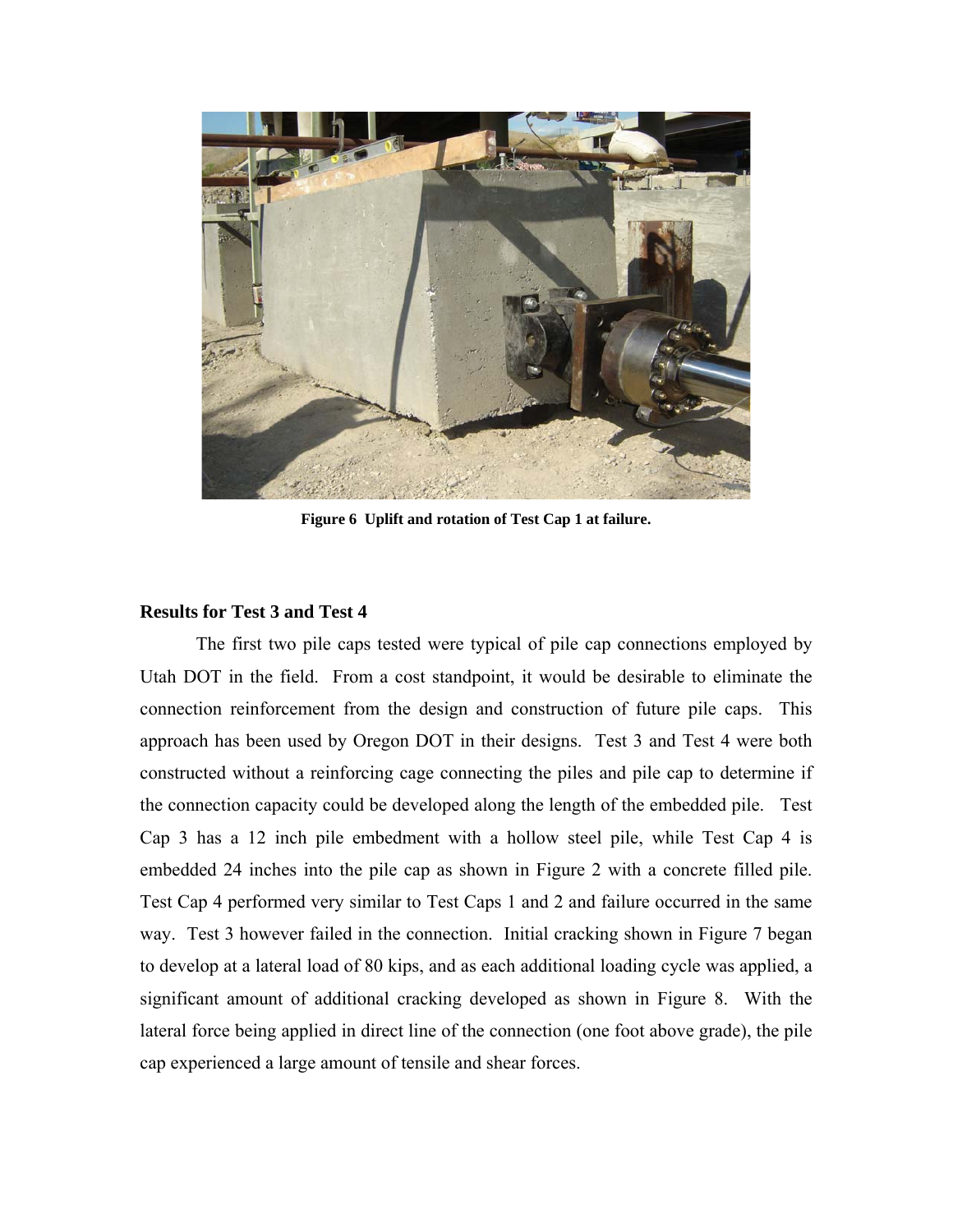

**Figure 7 Initial cracking Test Cap 3.** 



**Figure 8 Failure of Test Cap 3.**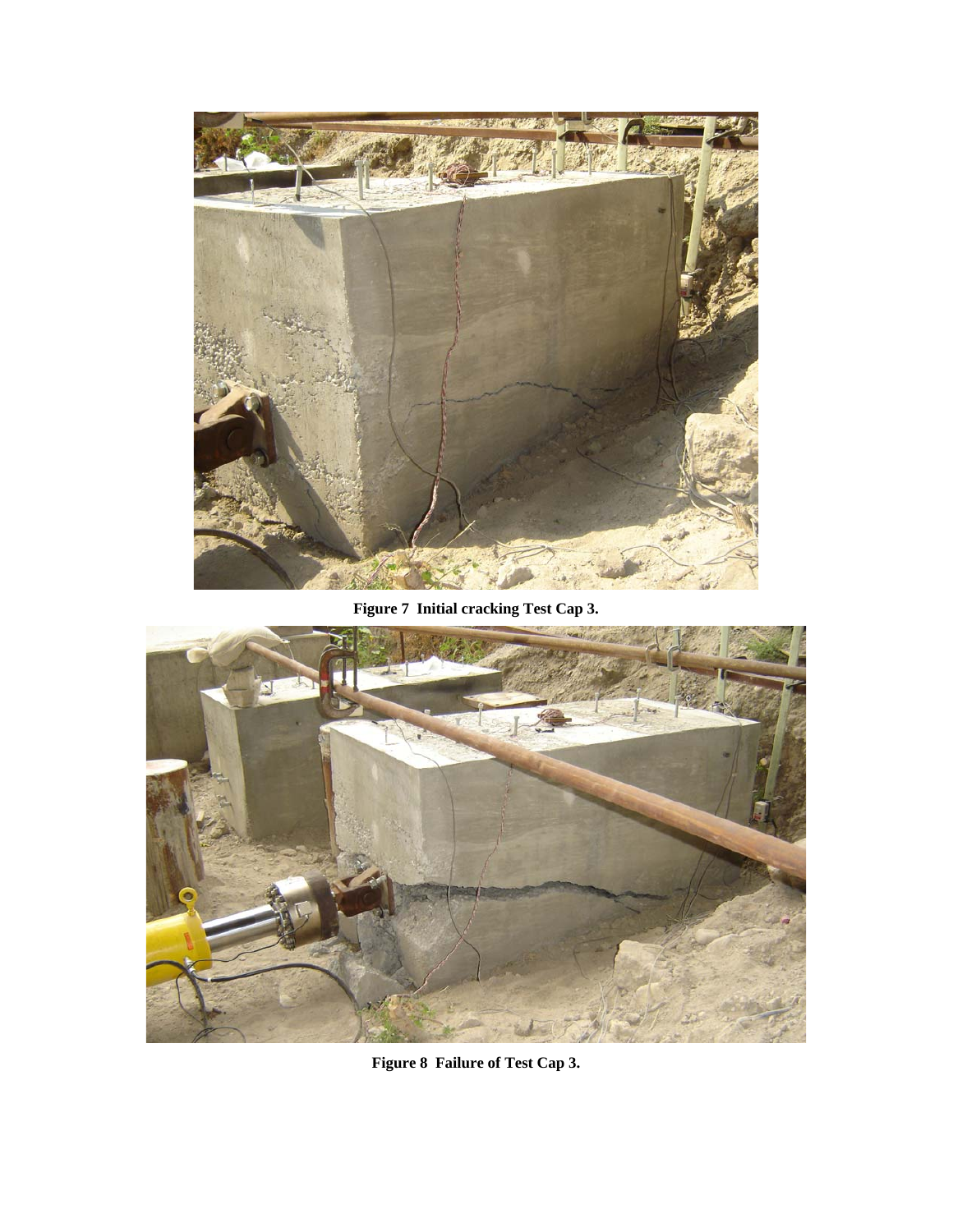**The connection in Test Cap 3 was definitely not adequate; an interesting note is that the observed deflection and rotation was still comparable to those for the other three tests. Figure 8 and Figure 9 show the observed deflection and rotation of all four tests. It is noted that the rotation shown was calculated using an average of that observed from the top and front faces.** 



**Figure 9 Observed load-deflection curves for all Tests along with curves predicted by GROUP.** 



**Figure 10 Observed load-rotation curves for all tests along with curves predicted by GROUP.**